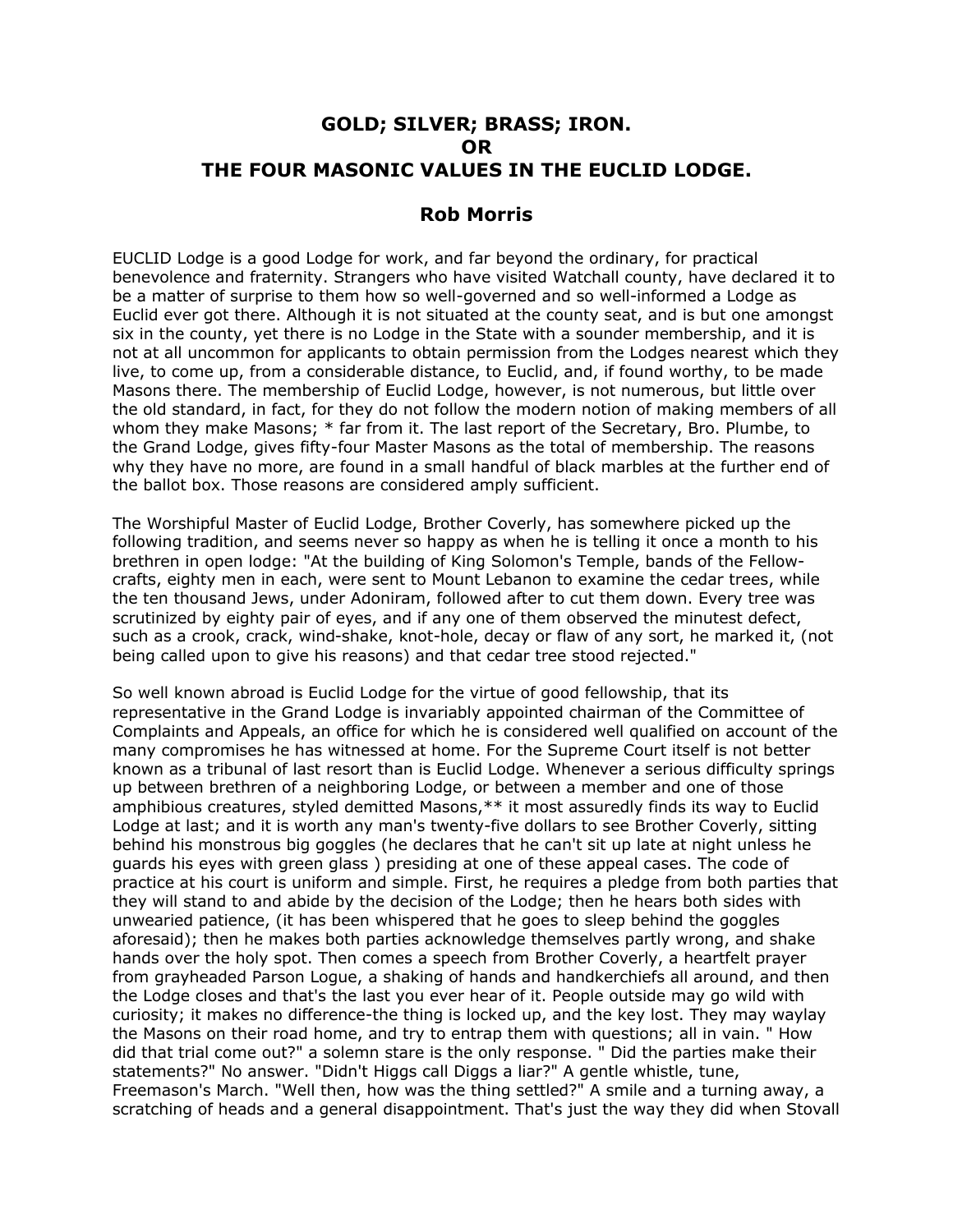was accused of kicking Marcus, knowing him to be a Mason, and to this day old Mother Phlote has labored in vain to get at the particulars.

Ah, bless your heart, there's no leaky barrels in Euclid Lodge; the bungs are well drove in, the hoops hammered down and riveted; the whole Lodge is tight as a drum. The members have often enough been cautioned that the manner in which Masons settle their difficulties, is one of the impenetrable secrets of the art. This is in accordance with the well known views of Dr. Oliver, the sage historian of Masonry, who advises that "all differences which may occur amongst us, ought to be kept secret from the world: the degree of Provost and Judge was instituted by Solomon to hear complaints and decide differences."

The amiable character of Euclid Lodge is so noted that the colonies which go out from her every year or two to organize new Lodges, as a beegum expands itself in new swarms, may be recognized by their family resemblance. The sapient Sam Slick, in his book of travels, says " the character of the mother is a sure index to the character of the daughter;" and so it proves here, for no Lodges in the State rank higher on the books of the Grand Lodge than these offshoots of Euclid.

But highly exalted as Euclid Lodge is and deserves to be, it has nevertheless a variety amidst its membership, and this variety it is that has suggested the title of this sketch, Gold, Silver, Brass, and Iron. Four grades are distinctly marked even as these four metals were used in the temple of King Solomon, and we greatly err if it does not prove upon examination that every other Lodge possesses nearly the same variety. Let us commence at

#### THE IRON VALUE.

Squire Blunt is a fair specimen of this material. He became a Mason principally because his neighbors did, and he continues his membership in the Lodge because he likes to hear it said that he is a Mason. He wears a Masonic breastpin, and has painted a square and compass on his sign, both being for the purpose of affording prima facie evidence to the same effect. He pays his Lodge dues only occasionally; is always astonished to find they have run up so large; is convinced that the Secretary forgot to enter his last payment; hunts over his papers at home for the receipt; fails to find it, then gives it up with a grumble. Whenever he visits the Lodge, which is very rarely the case except at elections, installations, and funeral occasions, he has a resolution to offer that the quarterage dues be reduced one half, declaring that for the life of him he doesn't see what becomes of all the money. He would like very much to hold office, and frequently proposes that Euclid Lodge should fall into the modern practice of holding elections semi- annually, in hopes that his turn would come the sooner.

When a stranger falls into the neighborhood to visit an acquaintance or to look for land, Squire Blunt is usually foremost to hail him as a Mason, to examine him, and then who but he is ready to take him by the hand, introduce him into the Lodge room and boldly vouch for him. Squire Blunt invariably objects on the score of expense, to the employment of the authorized lecturer when he comes around, and as one noisy man can sometimes do much more harm than a score of sensible folks can remedy, he did once succeed in preventing an engagement of this sort, greatly to the injury of the Lodge.

The Squire has no Masonic books, but being fond of reading such things, he depends upon borrowing from others; he adopts the same economical rule concerning Masonic magazines and newspapers.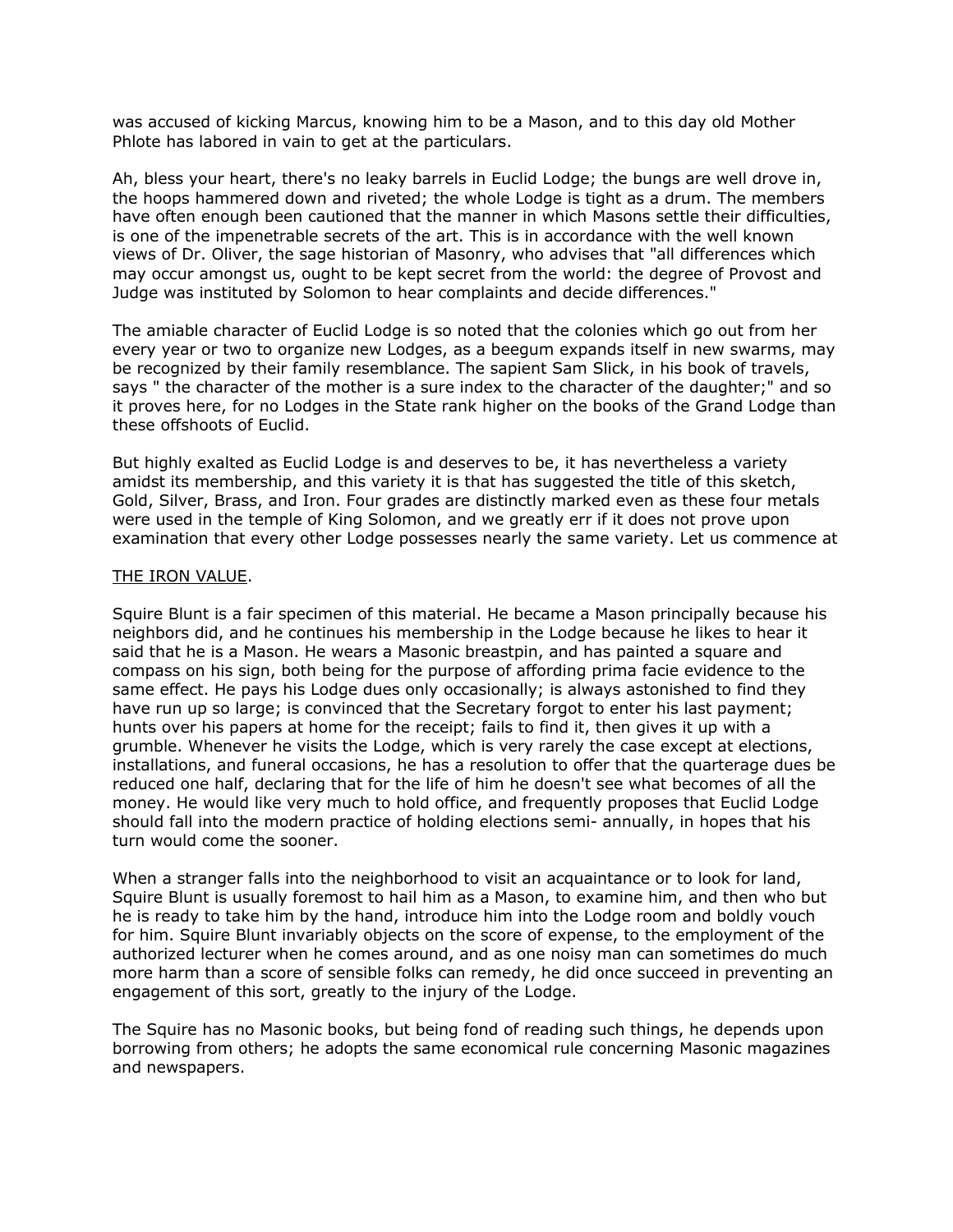Squire Blunt has very limited notions of the Cable Tow. It is not mnore than three miles long in his opinion, and some of the brethren have whispered that the particular rope which he holds on to, is somewhat warped at that- perhaps for the want of use. It was on this account that when Bennington Lodge lost its hall by fire, and when Croswell Lodge appealed to Masonic charities on behalf of their Orphan school, and when the poor Hungarian brother who was collecting means to bring his family to America, came with a recommendatory letter from the Grand Master, none of these things moved the heart of Squire Blunt. He declared "1 they were not within the length of his Cable Tow," and who could gainsay his declaration.\*\*\*

Squire Blunt is more liable to be imposed upon than other Masons in his vicinity. For instance, he was overtaken one day on the road by a cute Yankee fellow in the rifle trade, who passing himself off on the Squire as a Royal Arch Mason, got a five dollar bill out of him for an old copy of Allen's Ritual, that veritable exposition of all the degrees and a good deal more. But when Squire Blunt brought his costly purchase to the Lodge and triumphantly exhibited it, Brother Coverly put on his large green goggles, looked it through from end to end and then dropping it softly into the stove, he remarked in his sweet mild way, "either this exposition is true or false; if true you have no right to handle the perjured leaves, if false, you have no use for it: in either case you are acting unmasonically to patronize the enemies of morality by paying out your money for these works!"-and so Squire Blunt lost his five dollars.

Brethren, who read this little sketch, have you any member of the Iron value in your Lodge?

### THE BRASS VALUE.

Brass is not so much a metal in itself as a compound of other metals, and the mixture is very little like the original. Dr. Swazey is a specimen of the Brass value in Euclid Lodge. Dr. Swazey has many excellent Masonic qualities. He pays his quarterage dues like a hero. His cable tow reaches to the furthest parts of the earth and comprehends all mankind in a single coil. The fact is the Doctor is so good hearted and benevolent to all men that he can hardly proportion his bounties to any particular class above the rest.

Dr. Swazey is extravagantly fond of side degrees. He has got them all, and glories in having them all. lie has been ground over in the Button factory degree; burnt his fingers in the Call-and-Answer; plead to scandalous charges in the Blue hen; tussled manfully in the Rowyour-own-oar; shot his arrow; eat his words; held on to his cable tow; been down to Joppa; conquered divers temptations-in short, his education in this branch is complete. Finding the thing so easy he manufactured a side degree for himself called the Pestle-and- Mortar;\*\*\*\* but as none but physicians can take it, we are in the dark as to its mysteries; but we have been told that the candidate commences by swallowing twelve pills in succession as a trial of his fortitude.

And here now lies the error of Dr. Swazey, his mental is too much compounded. He has more zeal than discretion.

No person in the Lodge is better prepared to be a bright Mason than he. His library of Masonic books is large, the largest in the district. He has the education to understand them, and the talent to apply them, but his Masonic reputation is not first rate, for he attaches himself to every secret society that springs up, and devotes as much time and means to one as the other. He seems unable to discriminate between an association born within half a century and one that has stood the brunt of twenty-eight centuries. In the tenets of Masonry Dr. Swazey is as apt as any other person, in Brotherly Love, Relief and Truth;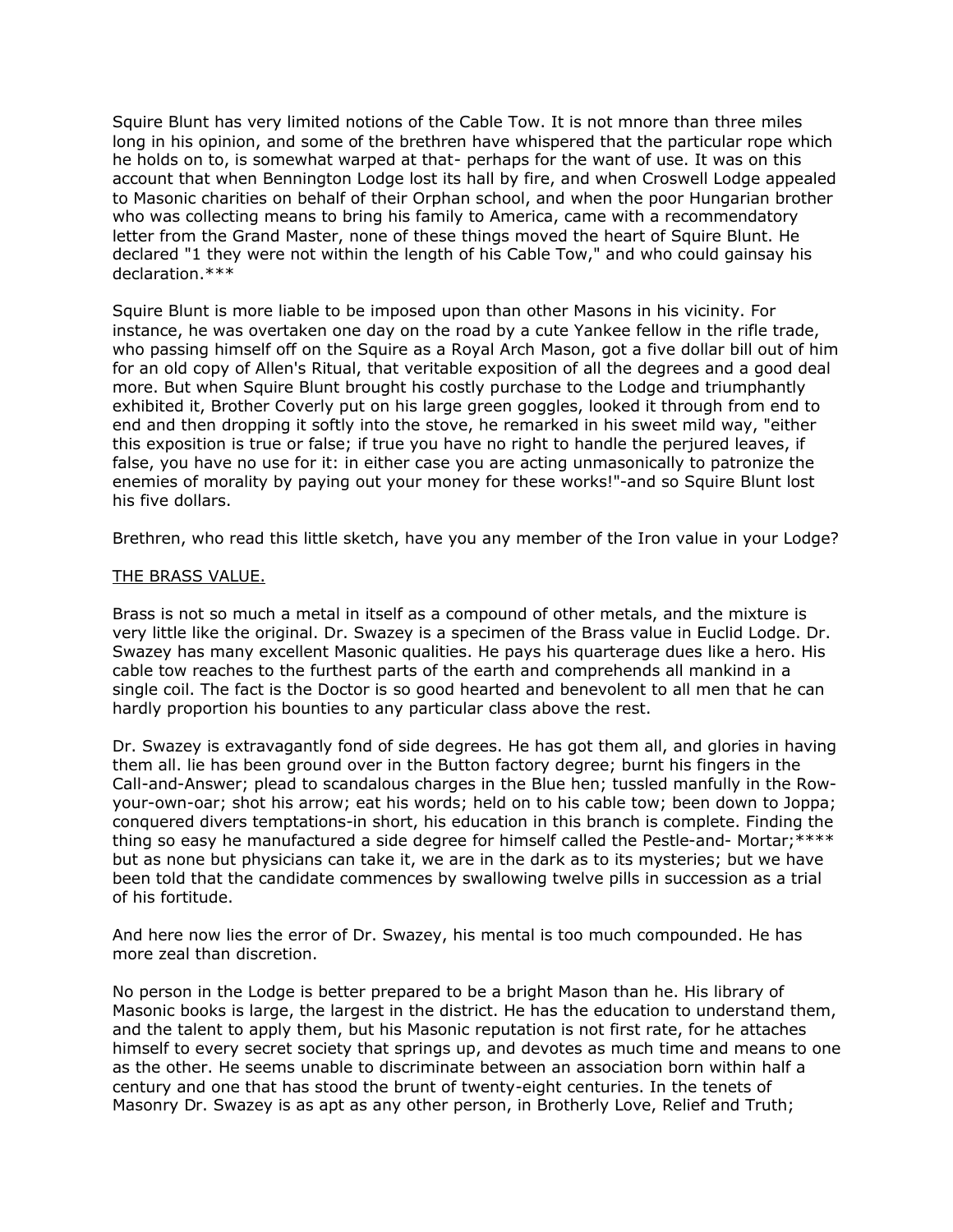likewise in the cardinal virtues of Temperance, Fortitude, Prudence and Justice. But even here his brassy-compound value is visible, for he has got his temperance so much mixed up with temperance societies and his relief with mutual relief associations that for the life of him he cannot see the difference. +

But it is much more pleasant to commend than to blame. The charitable disposition of Dr. Swazey is so well under stood by his brethren, that when a contribution is to be made up they always put his name down, whether present or not, and he fulfills their expectations like a Trojan. When Brother Joon died, leaving his family in a destitute condition, the Doctor sent in his account for medical attendance receipted in full, and furthermore declared himself indebted to the estate seven dollars-(it was a falsehood, but the angels smiled over it and refused to report at the heavenly east,)-and he paid over the seven dollars to the widow.

Yet there is another fault this brassy brother has. He has got into the erroneous idea that as Masonry doesn't take away any privileges which a man possessed before he joined the Order, therefore if a person insults you, you may knock him down, Mason or no Mason. This doctrine is not pure gold, like Eclecta's; it is brass. The Doctor is wrong in his premises, therefore he errs materially in his conclusions. He goes beyond the parallels and the book: no wonder then if his orbit becomes in this respect a lawless one.

Brother Swazey belongs to the progressive party in Masonry. He believes in going ahead. He thinks that because King Solomon never heard the puff of a steamboat, nor saw a newspaper, nor smelt chloroform, therefore all the wisdom didn't die with him; and so he is in favor of improving Masonry. He forgets that perfection in the art of architecture is lost. He thinks he has a patent way for the grips; a new kink in giving the signs; one grande flourishe, as the Frenchmen say, for the words. The year he attended the Grand Lodge he made a three hours' speech developing his ideas; but unfortunately that stubborn body voted them down, seriatim, and Dr. Swazey has never been there since.++

Brethren, who read this little sketch, have you any members of the brass value in your Lodge?

## THE SILVER VALUE.

Silver is a white, ponderous, costly and pure metal, much sought after, both for mechanical and ornamental purposes. In its nature it is indestructible. It is rather scarce among the fifty-five elementary bodies, but very widely diffused throughout nature.

The finest specimen of the silver value in Euclid Lodge is Parson Logue. This reverend brother comes from a silver family, morally speaking, for his brother Robert was so universally beloved both by Mason and Cowan, that after he died and his poor wife followed him to the grave on account of her grief, their children were raised at the expense of Masons, and more than seven years afterwards, a Lodge, organized in a room that overlooked his grave, was named Logue Lodge in honor of his memory.

Parson Logue is equal to that deceased brother both in morals (Masonry) and religion; and resembles him as well in his holy walk and conversation, as in the lineaments of his face recorded in the portrait suspended on his parlor wall.

The brethren of Euclid Lodge highly appreciate the silver value of this pure hearted brother, and they manifest it by using his talents freely in the various Lodge offices and duties. He has filled all the elective stations so frequently, and it has become so much a matter of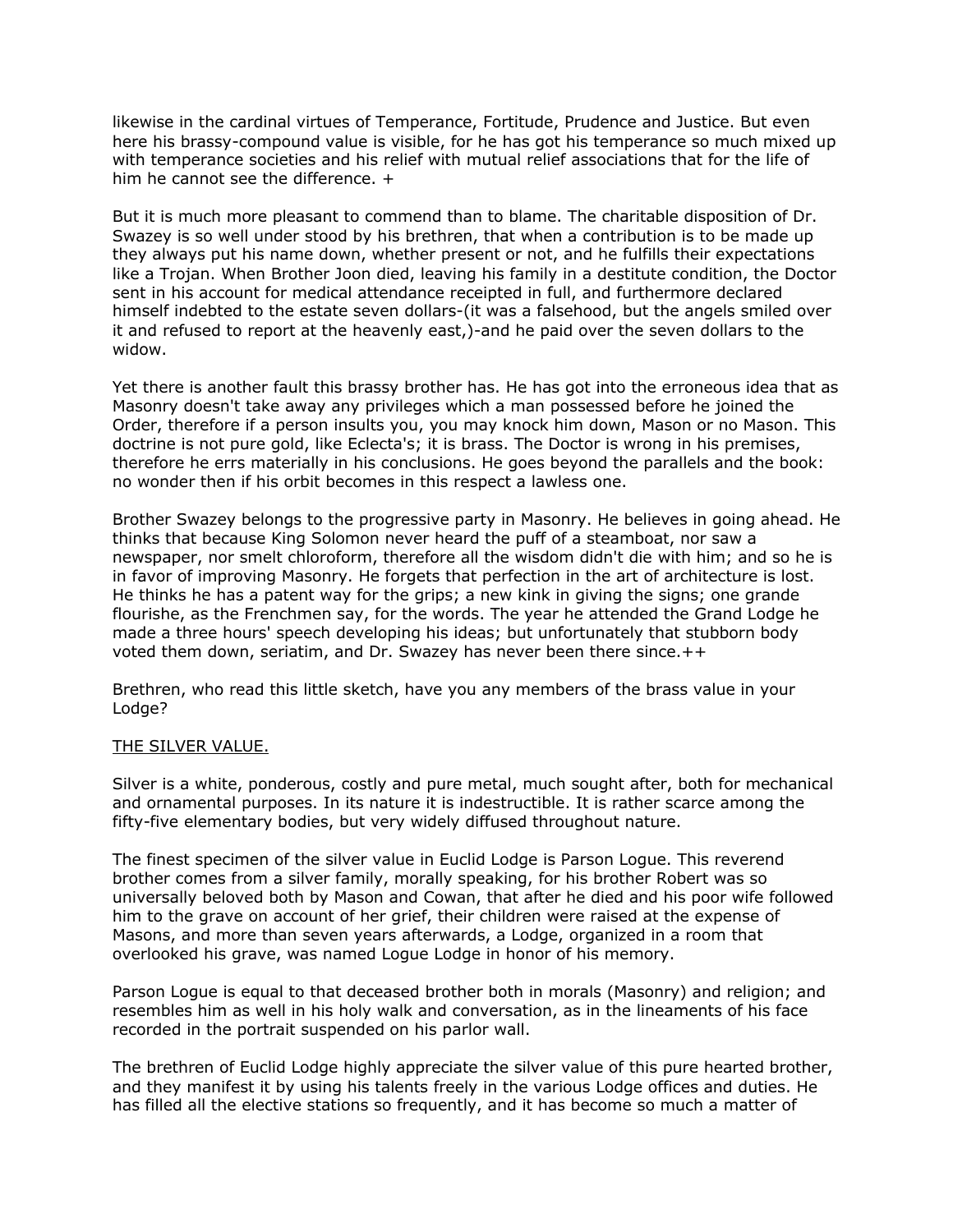course to elect him, that when an absent brother meets one after St. John Evangelist's day, his enquiry is "and what did you make of parson Jim this time?" In fact he has perambulated the Lodge room from East to South and from South to West so frequently, and occupied all the intervening places so thoroughly, that the work of Masonry comes as pat to him as it does to preach a sermon on Free Grace.

Brother Logue is emphatically a working man. Had he been present at the building of King Solomon's Temple, the King would certainly have employed him, and put him in an honorable station and given him Master Mason's wages.

But there are spots in the sun. We must now turn the picture. The good old gentleman lacks something. We cannot elevate him to the highest standard of Masonry, and it is for this reason, he does not know the lectures and cannot elucidate the landmarks. The consequence is that he is often compelled to defer his judgment to far younger men, and it injures his Masonic character to do so. Furthermore, whein he has conferred a degree he depends on some brother present to give the lecture, or in default of that, sends him home without it, which is a fraud (however innocent the motive) upon the candidate.  $+++$ 

Again, this Reverend brother of the silver value is sadly deficient in the disciplinary regulations of a Lodge. He is uninformed as to the principles on which the most vital questions are founded. For instance, he cannot say what rule governs in avouching for visitors; or whether a fellow-craft Mason is or is not to be admitted into a funeral procession; or whether a motion to reconsider can be entertained after balloting; or how it can be discovered which member of the Lodge cast a black ball.

 The definitions of Freemasonry have been numerous, and they all unite in declaring it to be "a system of morality, by the practice of which its members may advance their spiritual interest, and mount by the theological ladder from the Lodge on earth to the Lodge in Heaven." - Albert Macoy

He believes that side degrees are injurious to the interests of Masonry, but he cannot prove it, and this gives Dr. Swazey, who is extravagantly fond of such things, as we have said before, a great advantage in the debate. He thinks that Squire Blunt ought to pay his quarterage dues more punctually and attend the stated meetings more regularly, and study the work of Masonry more completely, but he has no unanswerable argument with which to meet that selfish cry, "It isn't within the length of my cable tow"-and thus the Squire wins the argument.

Yet there are many precious virtues in this silver value of Parson Logue. He preaches all the Masons' funerals in the county, and most beautifully does he perform it too. His independence of thought, his Masonic reputation, his long experience, and his incorruptibleness of character, are a sufficient guarantee to every hearer that he shall have a mental feast. These occasions bring out a large concourse of people who acknowledge their gratification at his success in presenting Masonry so appropriately as the adjunct to Christianity. This excellent brother is generally installed agent in all the Masonic charities of his brethren. Is there a widow to be visited? an orphan family to be provided for?-a sick brother to be comforted? Parson Logue is the man ever ready, always willing, ever efficient. Whole chapters might be written to illustrate his silver value, and a volume of anecdotes paraded to show it up, but a single instance must suffice.

The two Masonic brothers, both amphibious, Thomas Lane and Jacob Hall, had quarreled. The original difficulty was an insignificant one, connected with some church matter, but the sore had come to a head, on a five dollar account which Hall bought up against Lane, and a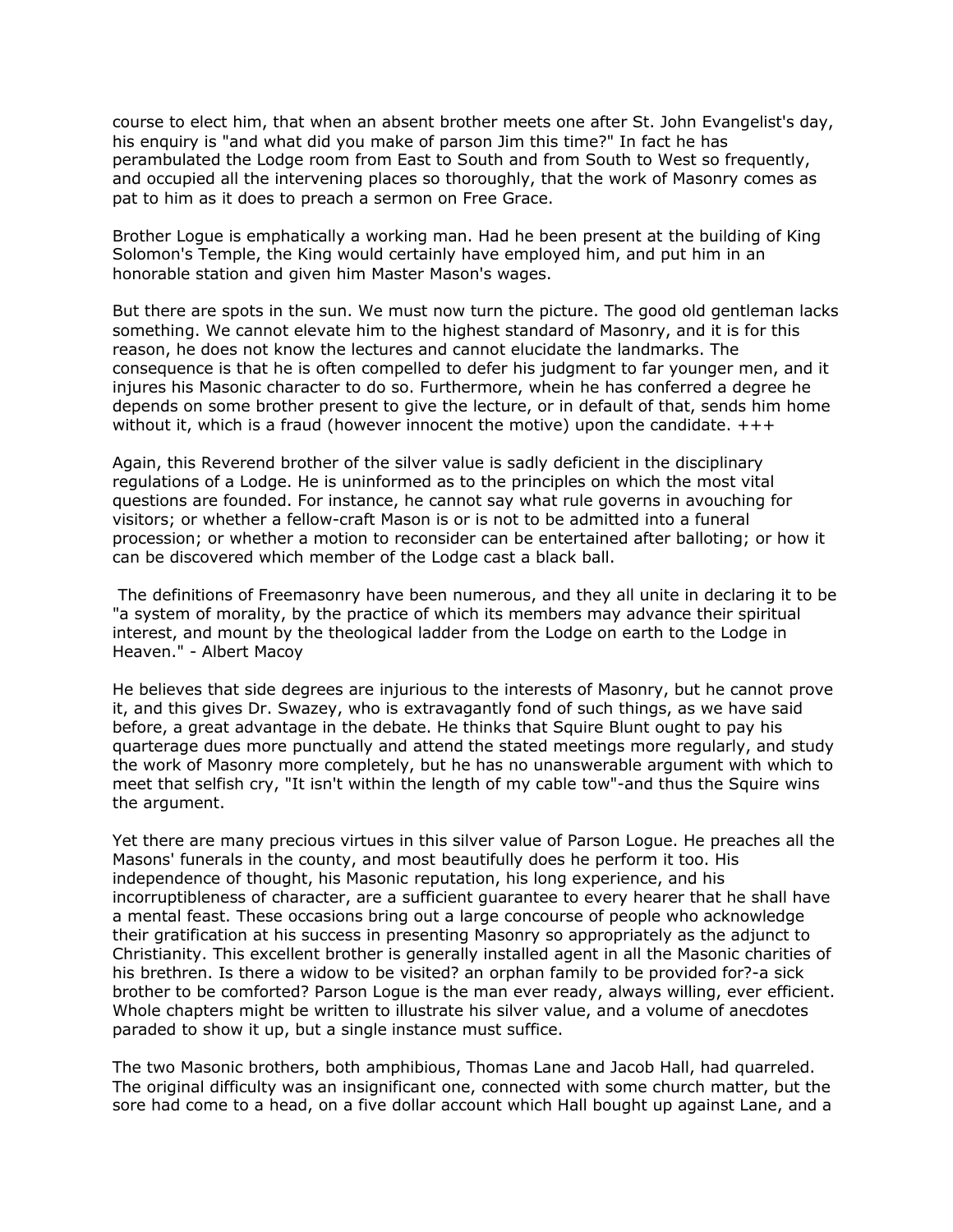bad offensive sore it proved to be. Many a stamp with the foot had well nigh led to a smite with the hand, but thus far the Lord had led them on and they had not come to blows. Mischief however had been heaped upon mischief, and rumor upon rumor, and the breach was every day widening, when Brother Logue, the silver Mason, declared that the quarrel had proceeded far enough, and he would go a frogging himself to settle it. | His first motion was to buy up the aforesaid five dollars account, and present it to Brother Lane receipted in full. Then he took back Brother Lane's thanks and respects to Brother Hall; then Brother Hall's warm good wishes to Brother Lane. Then he brought the two parties face to face at his house (accidentally of course) and the whole thing was reconciled in five minutes, natural as a turnip. The best of it was they both handed in their demits to Euclid Lodge, were elected without a demur, and became active members- thus diminishing the number of croakers by two.

It is just such things as these that the old brother lives for, and if he didn't believe there was a Mason Lodge in the next world, he would care very little about going there. ||

Brethren, who read this little sketch, have you any members of the silver value in your Lodge? "then let every Mason prove his own work, and then shall he have rejoicing in himself alone, and not in another."

#### THE GOLD VALUE.

Gold is about sixteen times more valuable than silver. Estimating iron at four cents a pound, gold exceeds that metal in value nearly five thousand times; in other words it will nearly take five thousand pounds of iron to purchase one of gold. We do not know the relative value of the four metals in King Solomon's time, but there must have been great disproportion, for we observe the numbers 8, 17, 18, and 100 representing the number of talents respectively that were consumed in the Temple. The division of officers and artificers is also indicative of great disproportion, viz, 3, 300, 3,300 and 80,000.

A fine specimen of the gold value in Euclid Lodg,e is Bro. Coverly, and would that we could worthily display his char acter. But who can describe the refined gold of the Temple as it flashed answering back to the god of day, from every pinnacle and spearhead upon the roof. No foul bird was to alight there and defile it no vile flesh was to encumber it: it was to reflect nothing but Holiness to the Lord.

When Brother Coverly first became a Mason (it was long, long ago: not a hand which then hailed him with a brother's grip but is now consumed in death,) he embarked in it as a man would encounter some abstruse science that demands time, and toil and talent to comprehend. He had his choice between the four values, gold, silver, brass, iron. He might have come up to the iron value merely by possessing himself of the grips and a few technicalities of the order; but this had no temptation for him. "Once a Mason always a Mason," is a severe truth, and Brother Coverly early declared " that when a man enters any state of existence either with or without his own consent, prudence dictates that he should make it as tolerable as he may." So he took hold of the thing vigorously and vowed to see the end of it.

He might have attained to the brass value with great facility. By uniting the more obvious beauties of Masonry to those engrafted into other secret societies he could have displayed his talent and gained high honors with the mass. But he declared himself opposed to polygamy; didn't believe in breeding in-and-in; loved pure blood; would sew no new patches upon old garments." Therefore he never joined any other secret society, and jested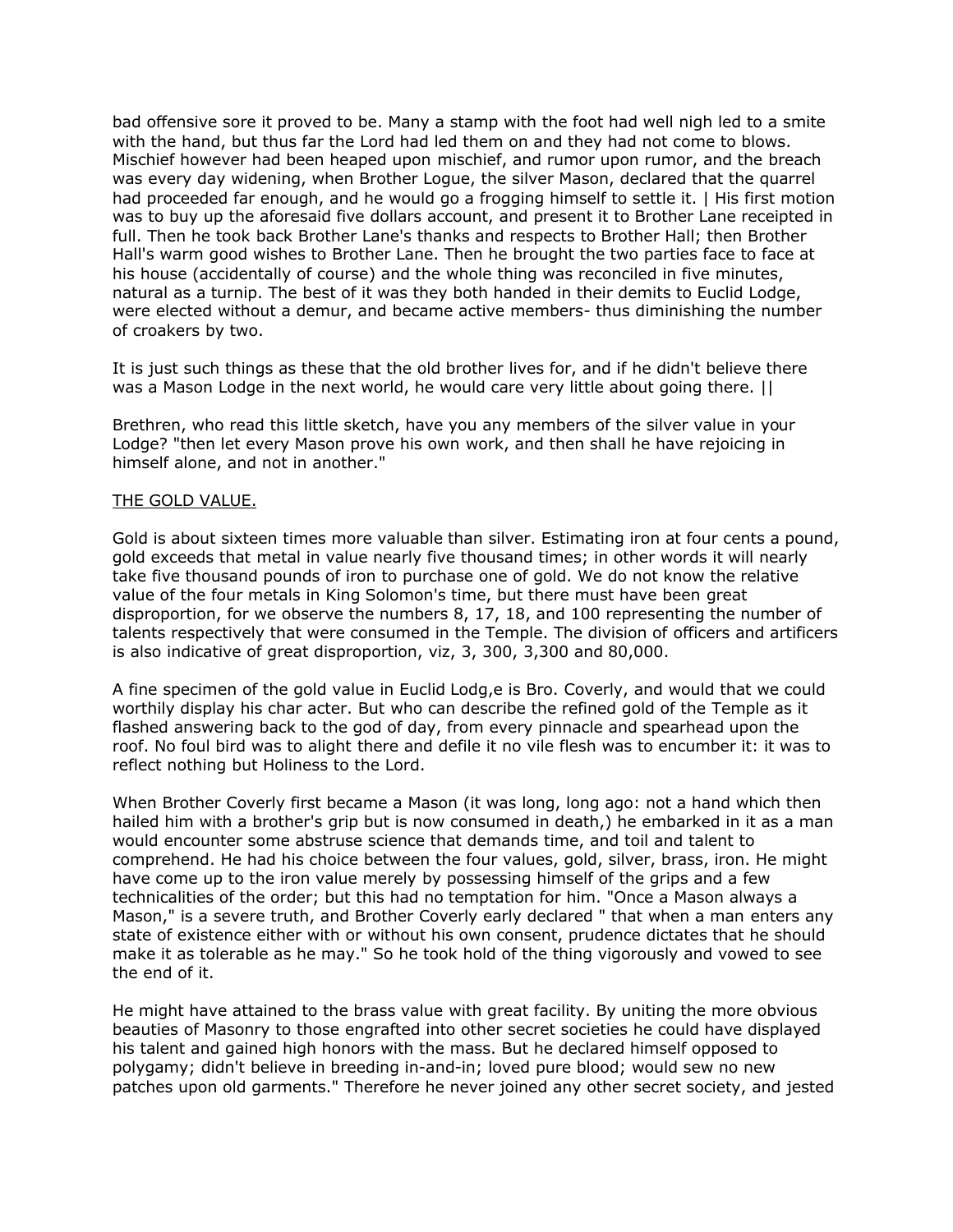at the idea of dipping water from the spring-branch below, when he could have free access to the spring-head above.

He might have gone up to the silver value, and stood side by side with that exemplary brother, Parson Logue.

He had all the qualifications in advance of a prepared heart, a consistent life, a good education, experience for this world, and religion for the next; Masonry can add but little to such as that, to bring her votaries up to the silver value. This little was soon acquired. He learned the work of Masonry in a few days, while after a year's novitiate none could preside with more dignity or wield the gavel with more propriety than he. The honors of the Lodge and of the Grand Lodge were awarded him; the brethren had respect to their own interest in his speedy elevation, and soon Brother Coverly began to be looked upon as an embodiment of the principles and practice of Free masonry both at home and abroad.

But all this was far from satisfying his mind. The silver value, however precious and pure, ranks but second in the scale of Masonic values, and his heart aspired excelsior. Having the beauty and skill of the Widow's son, the strength and fulness of the Tyrian monarch, he sighed for the wisdom of the King of Israel, and he made the gold of Ophir his standard of Masonry. Those who aim high may not hit their mark, but they will assuredly send their missiles to a more extensive flight.

These considerations influencing the mind of Bro. Coverly, he resolved to make three sacrifices on the altar of Masonry, yea four: time, study, will, money. The expenditure of the Latter procured Masonic books for his study, and the personal experience of Masons for his guidance. The outlay of the former gave him that further experience of Masons which is recorded in books; to these he added the stock he had gathered in his own person.

The sacrifice of his will - he was delighted with the old symbol, the Masonic slipperpurchased for him one of the principal secrets of Masonry, a secret which thousands who pass through our Lodges, Chapters, Councils, &c., and incur much expense of money never do acquire; ||| and the knowledge of that secret it was more than all the rest which ennobled him. Brother Coverly early adopted the opinion that the work of Masonry is to the senses, what the lectures are to the mind, and that the lectures themselves should only be considered as a text to the development of those principles, wise, strong, and beautiful, which underlie, like the immense stones which were in the Temple's base, the whole moral system.

Pursuing the subject by the aid of tradition, revelation and the study of symbols, he arrived at this sketch of Masonic theology;- that there is a God; that he created man and placed him in circumstances of happiness; that man forfeited his blessings and was banished to an inferior state; that to repenting humanity God promised restoration; that the unrepentant were destroyed by water; that miracles were worked to release the people of God from bondage and to strengthen them with hope; and that a tabernacle and afterwards a temple were constructed on a divine plan to fix the promises by symbols and types. # Who that has stood by him in the sanctum of Euclid Lodge and heard his thrilling illustration of the doctrine of the Resurrection through Judah's Lion, but what has felt like declaring his feelings in Jacob's own words, this is no other than the house of God and this is the very gate of heaven,-and then has gone forth with a firmer faith in the religious tendencies of the order than he had before.

The course of Masonic labor drafted on his Trestle Board, being actively pursued for many years, elevated Brother Coverly to the gold value. He can see why Masons should pay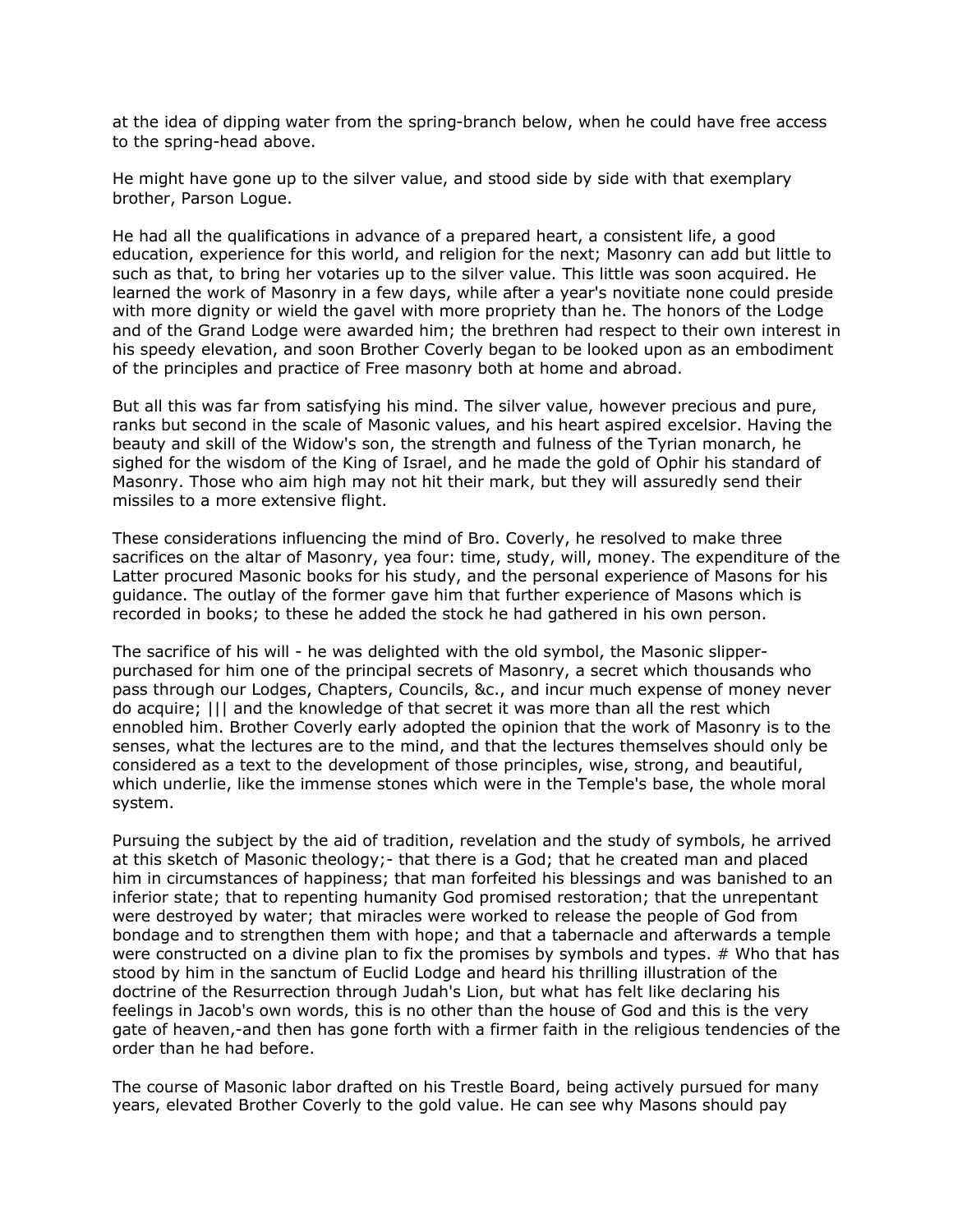quarterage dues punctually, and attend the stated meetings promptly, and study Freemasonry diligently. He can tell not only that Masons must not gamble, drink, swear, and fight, but why they must not; and his why is an overwhelming why, irresistible, unanswerable.

In addition to an exposition of the landmarks of Masonry, Brother Coverly has devoted himself at great cost of time and money to the disciplinary regulations of a Lodge. When he commenced the study of this topic it was in vast confusion. The various Masonic journals in America had not touched upon it. There was no standard authority of faith and practice on this head. To acquire the necessary information then, demanded patience, study, correspondence and travel.

But Brother Coverly has it plumbed, squared, and leveled now. He knows whether or not each Lodge must be opened and closed separately; what code of Masonic laws is universal and universally binding; what amount of Masonic knowledge is comprehended in the term suitable proficiency; what are the privileges and what the responsibilities of a demitted Mason; to which Lodge the petitioners for a new Lodge belong; whether an adjournment of the Lodge can be made on motion-and a myriad of the same sort.

Not only is he able to give you a satisfactory answer to such questions, but he advances such arguments and offers such reasons, (all based upon the ancient and admitted land marks,) that you yourself are perfectly convinced, and you feel able to convince every one else who has got an ear to hear.

Brother Coverly is not an opponent of side degrees as such. On the contrary, he knows too well that all the degrees, save the first three, are in strictness such,  $\# \#$  but yet that some of them are essential to the understanding of symbolic Masonry. Instead therefore of offering a blind opposition to side degrees in mass, he separates such as are instructive from such as are merely impressive and rejecting those (far the larger part) which are neither, he gives their relative place to the rest.

This good brother of the gold value is opposed to all innovations from whatever source or motive they may spring. He opposes such large numbers in a single Lodge; such irregular hours; such a rush of work; so much demitting; opening the Lodge doors so wide; so much gewgaw and tinsel in decoration; the modern bastard politeness in Lodge work; the arbitrary by-laws; and other things not lawful to mention here. He makes his opposition practical. When Triangle Lodge, in his vicinity, imitated the Oddfellows and fixed a sliding pannel in the door of their Lodge room, for the convenience of the tyler, Brother Coverly, being Deputy Grand Master at the time, nailed it up with his own hands, and terrified the members by asseverating that curiosity once killed a tyler, and that he thought another one was in great danger of his life!

There is a tradition afloat in his county that seeing the tyler peep into the room one day while he was presiding, he threw his gavel at him, and with so much precision as to strike that respectable functionary directly upon the forehead, and thus to knock off considerable of the vices and superfluities of his life. Whether this tale be true or not, we know that the tylers all dread Brother Coverly as far as they can see him.

Such is our understanding of the gold value in Euclid Lodge.

Brothers, you who read this little sketch, have you any such in your Lodge? If you have, prize them; for, as our Grand Master saith, wisdom is better than rubies; and all the things that may be desired are not to be compared with it. You will miss them when they die, and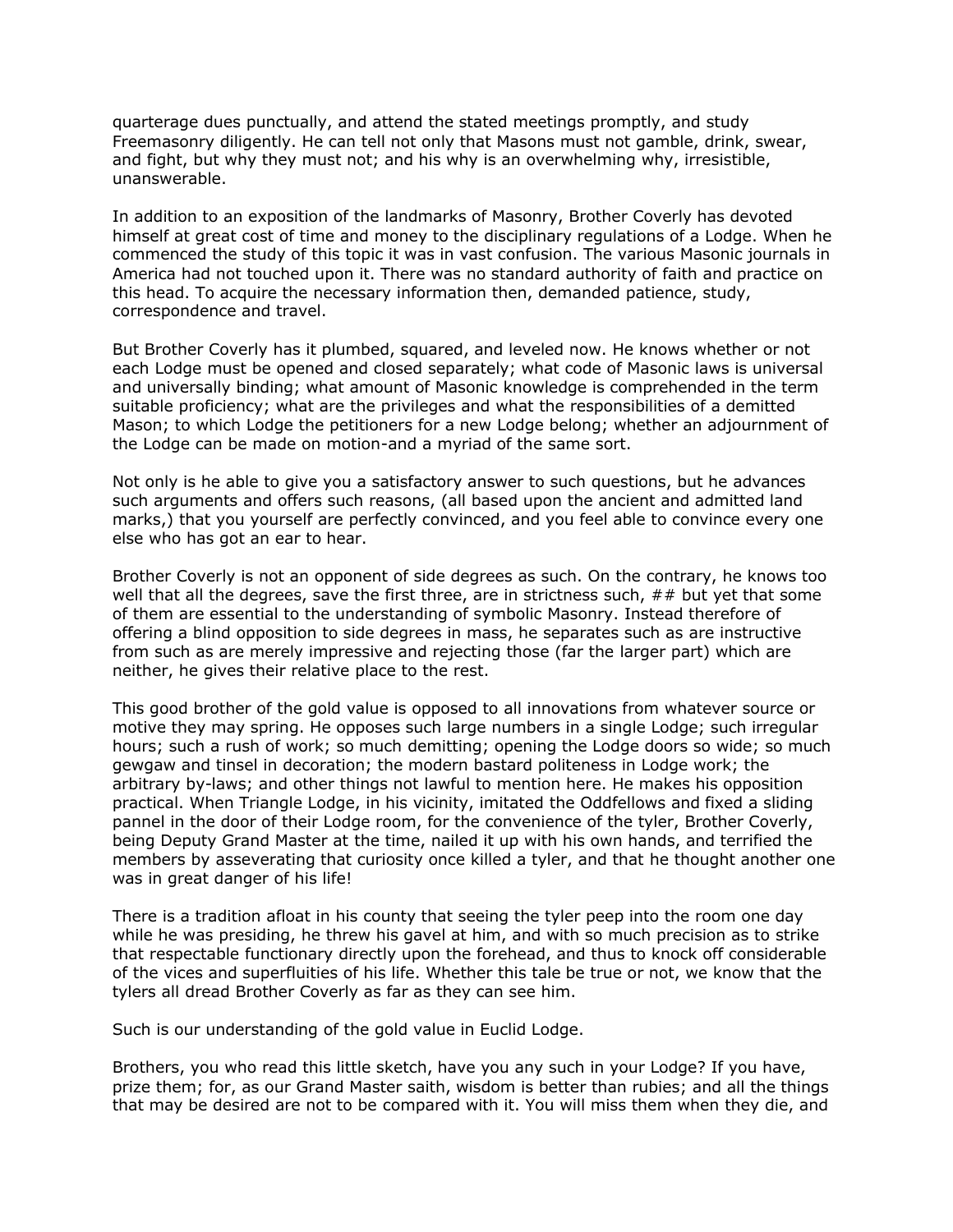well for you if the loss do not prove to be irreparable. The same plumb, square, and level, with which you level the footstone of your mansion, will be used to level the block above your grave, but, oh, with what different emotions. So when we assay the metals of our Lodge, and pronounce this one or that to be up to the gold standard, we enjoy far happier feelings than when called upon by the stroke of death to declare in the words of Jeremiah, How is the fine gold become dimmed?

Prize them, brothers, while yet they walk and work and shine among you. Your iron and your brass may be replaced; your silver, although its loss will be greatly mourned, can be supplied; for the mine is large and the metal widely diffused: but who shall replace your fine gold.

Brethren, young and zealous, who look forward to the double aim of Masonry, getting good and doing good, aim for he gold value. Slight the other metals, but strive for the crown, for the pure, yellow, glittering gold of Masonry.

Who amongst you will attain to the gold value. His God be with him and let him go up to Jerusalem, which is in Judah, and build the house of the Lord God of Israel (HE IS THE GOD,) which is in Jerusalem. Amen. So mote it be.

\_\_\_\_\_\_\_\_\_\_\_\_\_\_\_\_\_\_\_\_\_\_\_ \_\_\_\_\_\_  $*$  The Ahiman Rezon declares that "more than forty or fifty members, when they can attend regularly, as the wholesome rules of the craft require, are generally found inconvenient for working to advantage." The declaration is true to this day.

\*\* We intend no disrespect by the term amphibious. An amphibious animal is one that inhabits land and water and looks miserable in both. A demitted Mason never looks happy amidst the brethren and he certainly cannot feel so when he is away from them.

\*\*\* Masonry recognizes this moral truth, that every man is endowed by his Creator with a consciousness of right and wrong, and that conscience is his own rule of action.

\*\*\*\* The eagerness with which these nonsensical farces are swallowed by some Masons is amusing.

+ The author earnestly prays that he may not be misunderstood in these remarks. A membership in several secret associations at the same time, is not a criminal offence nor would he so present it; but it weakens the powers of an individual Mason, and so much divides his energies that Freemasonry, a system which demands great study and much time to comprehend it, receives but an equal share with those modern associations which need neither.

++ The landmarks of Masonry were the origin of that principle connected with the laws of the Persians: neither of them could be altered.

+++ Several of the American Grand Lodges have ordered by special enactment that the subordinate Lodges give the whole of the lecture in immediate connection with the degree. The principle is so philosophically correct, and the opposite course so manifestly unjust, that it is wonderful any should neglect it.

| This joke is a ponderous one and requires explanation. Frogs are amphibious, so are demitted Masons. To go a frogging then, morally speaking, is to settle difficulties between demitted Masons! Q. E. D!

|| This remark, though it may sound irreverent to some will not to a wellinfomed Mason.